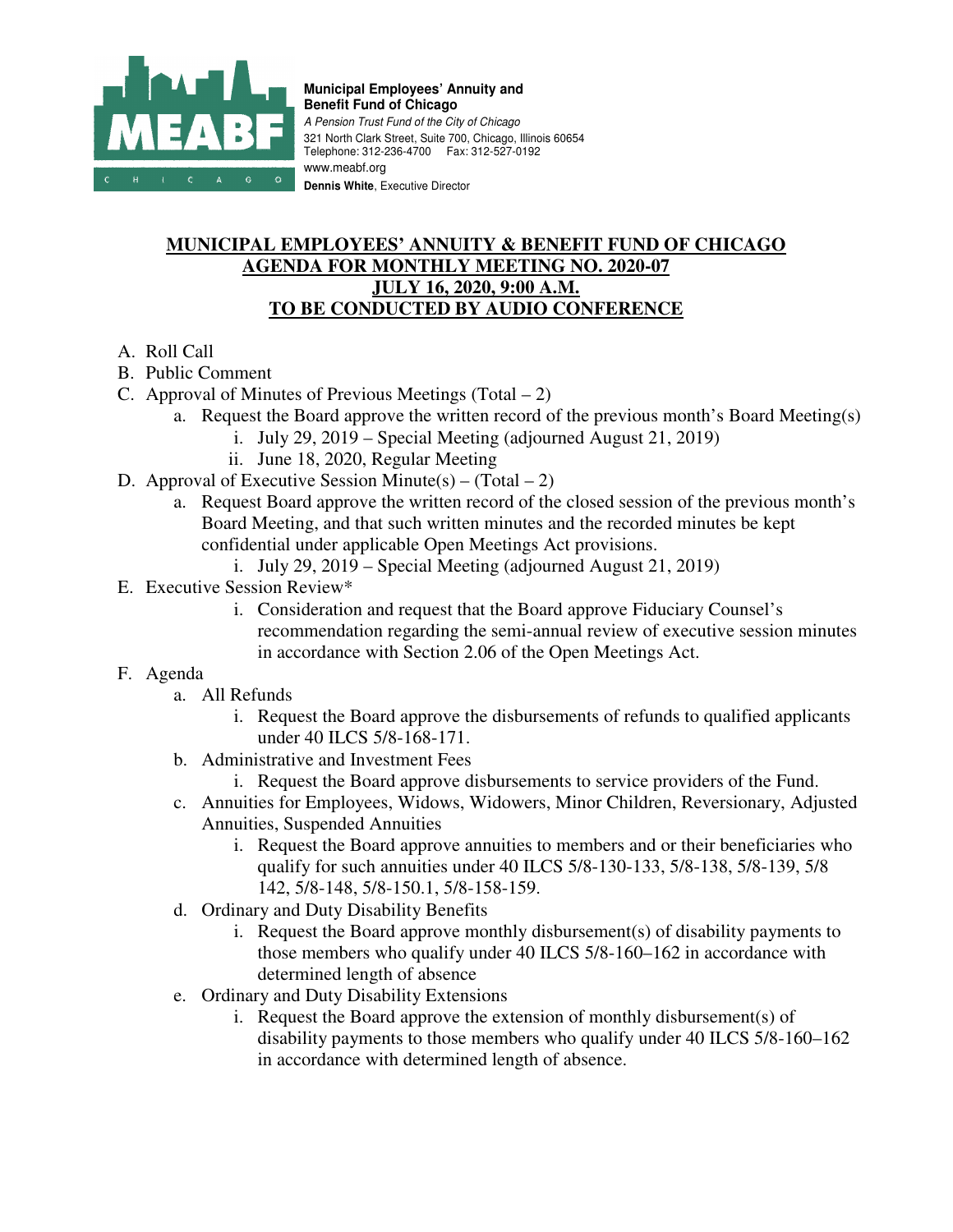- f. Adjusted Disabilities
	- i. Request the Board approve the extension of monthly disbursement(s) of disability payments to those members who qualify under 40 ILCS 5/8-160–162 in accordance with determined length of absence.
- g. Membership Applications
	- i. Request the Board approve the application for membership of employees who have an option to join the Fund under 40 ILCS 5/8-113(d) (e) (g).
- h. Changes in Dates of Birth
	- i. Request the Board approve the changes in records to reflect correct dates of birth when sufficient proof is provided to the satisfaction of the Fund under 40 ILCS 5/8-148.
- i. Administrative Review 40 ILCS 5/8-148.
	- i. Consideration and possible action regarding approval of annuity to beneficiary who qualify for such annuity under 40ILCS 5/8-142, 5/8-148
- j. Approve Treasurer's Report
	- i. Approve and file the Treasurer's Monthly Statement of Account
- G. Miscellaneous Items
	- a. Update on Fund's Net Position
	- b. Investments
		- i. Market Environment
		- ii. Monthly Performance Report
		- iii. MEABF Staff Investment Report
		- iv. Second Quarter MWDBE Report
		- v. Watchlist
		- vi. Liquidity Needs
			- A. Request the Board approve the liquidation of investments in the Fund's Portfolio to assist in the payment of benefits.
	- c. Funding Resolution for Payment Year 2022
		- i. Consideration and possible action regarding Funding Resolution Request.
	- d. 2021 Pre-Funding Resolution
		- i. Consideration and possible action regarding proposed 2021 City of Chicago Prefunding Resolution.
	- e. IT RFP
		- i. Consideration and possible action regarding the selection of IT Consultant
	- f. Executive Director Report
	- g. 2020 Trustee Election
	- h. Widow's Application for member 152811\*
		- i. Consideration and possible action regarding widow's application for member 152811.
	- i. Old Business/New Business
	- j. Legislative Lobbyist
		- i. Consideration and possible action regarding Retirement Board Resolution
	- k. Legal Update\*

\*Topics may be discussed in closed session in accordance with applicable Open Meeting Act provisions.

## **This meeting will be recorded and a transcript will be made available to the public on the MEABF website at a later date.**